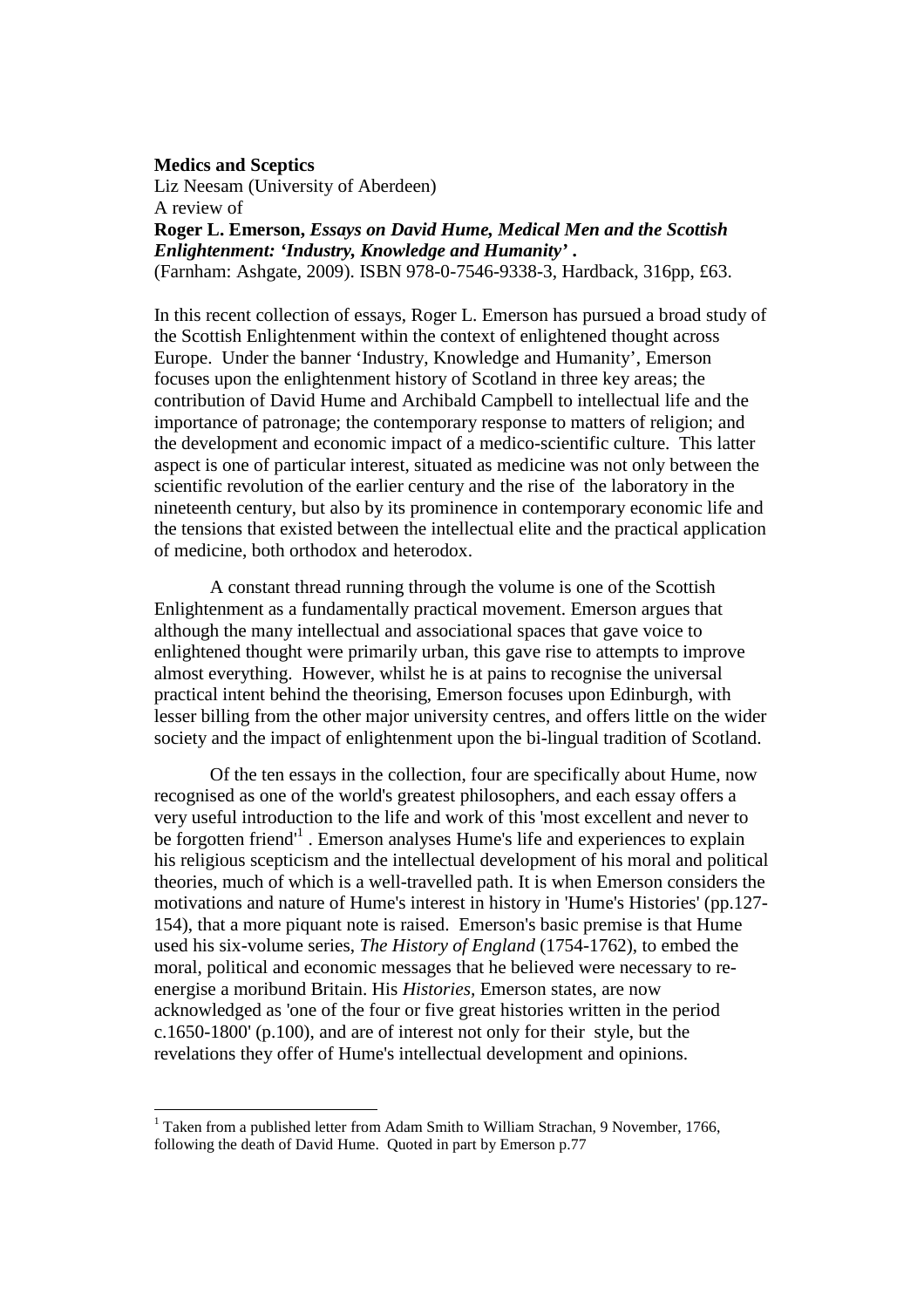Collectively, the Hume chapters not only provide a broad analysis of the great man which take us beyond the familiarity of Hume the philosopher and political theorist, to expose and explore his economic realism and religious scepticism, but Emerson adds colour to his character and life. In terms of contemporary impact, he advises that Hume had audiences not only at home in Britain, but across the Channel and the Atlantic, reaching the attention of influential men of note both in Europe and America. Hume, the much admired man of letters, states Emerson, is now recognised to have 'cast a long shadow' (p.101).

 Medicine, whether in practice or in the context of the much vaunted Scottish medical educational system is writ large as a feature of the enlightenment landscape. Emerson's study of the Scottish medical tradition in 'Numbering the Medic' (pp.163-224), offers a refreshing venture into a much underdeveloped facet of the Enlightenment; a situation recognised some years earlier by Charles W.J. Withers and Paul Wood<sup>2</sup> who called for new directions in the study of science and medicine, to better inform the sense of unity and utility they contributed to the public and associational culture of eighteenth-century Scotland.

 Yet, whether discussing the tradition of Scottish medical men, Scots medics trained in the continental tradition, or the impact of Archibald Campbell's patronage, a theme Emerson concentrated upon in his earlier work, *Academic Patronage in the Scottish Enlightenment* (2008), a paradox emerges. Whilst the economic powerhouse that Scottish medicine became is a well recognised phenomenon, Emerson highlights the difficulties of confidently approximating the numbers that negotiated the medical educational system in its various guises from university training to apprenticeships and the challenges in establishing the origins of these medics, where they went to, and thus the differences they made along the way.

 In 'Numbering the Medics', Emerson has harnessed to his cause, a broad range of extant studies on the student cohort who received their medical education in Scotland. He complements these earlier researches with a dazzling and complex range of extrapolations, associations and speculations to suggest that the numbers of Scottish medics have been historically understated and that as many as c.5,500 Scots and c.8,400 'outsiders' may have received their medical education in Scotland throughout the period (p.175 and p.178).

 Whilst such an approach will attract attention, his research underlines previous studies that explore the economic arguments that lay behind the development of the medical schools in Edinburgh and Glasgow. It is well understood that the two cities benefitted by attracting students from England, for whom Oxford and Cambridge Universities were unavailable due to their religious affiliations, whilst the adoption of the Leiden model, with its practical bedside

l

<sup>2</sup> Charles W.J. Withers and Paul Wood (eds.), *Science and Medicine in the Scottish Enlightenment*  (East Linton, 2002)